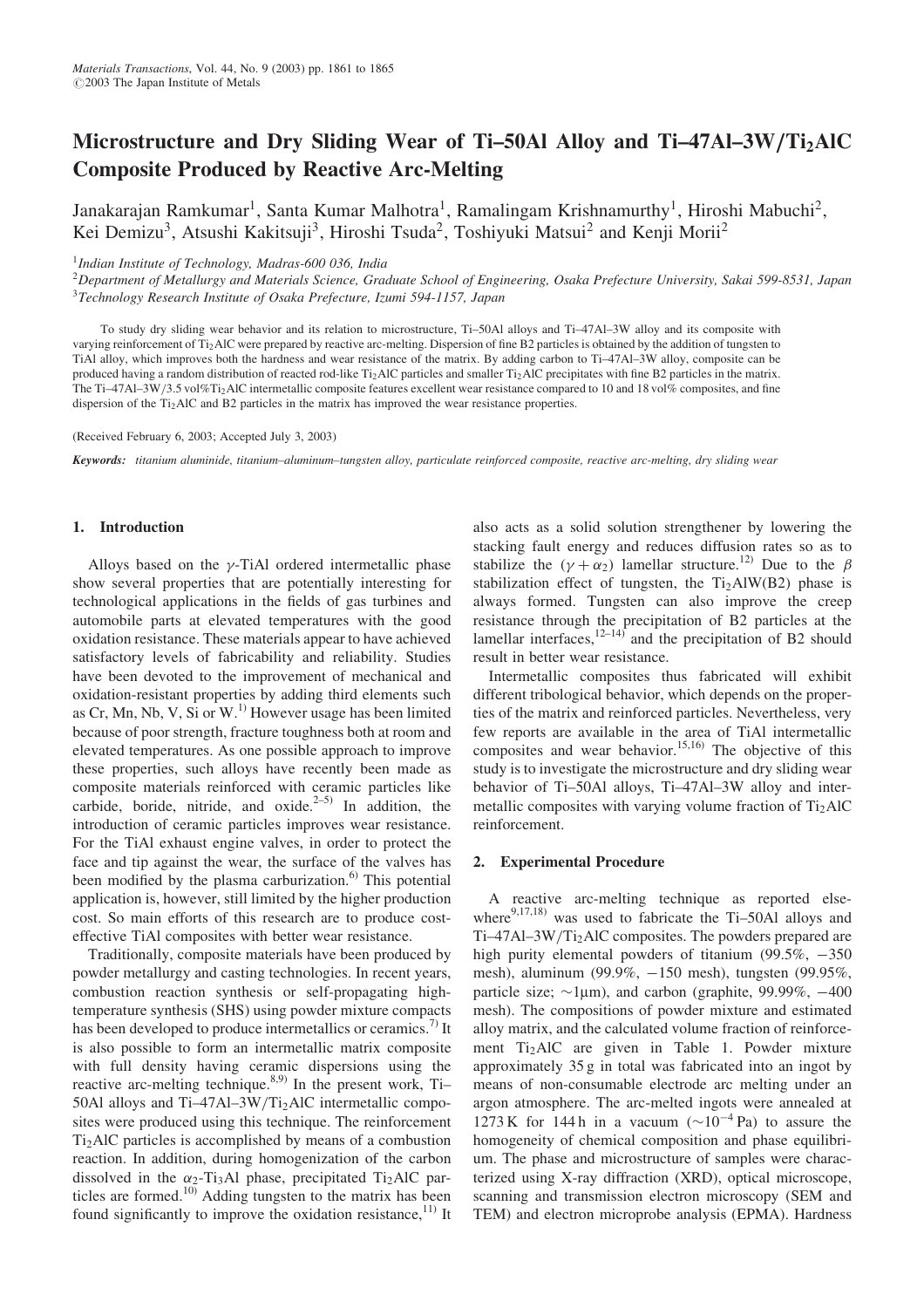Table 1 Powder composition of the samples prepared, and estimated matrix composition, calculated volume fraction of reinforcement  $Ti<sub>2</sub>AIC$ , and sample condition.

| Sample | Powder mixture                     | Matrix       | Reinforcement                  | Sample    |
|--------|------------------------------------|--------------|--------------------------------|-----------|
|        | $(at\%)$                           | $(mol\%)$    | $\left(\mathrm{vol} \%\right)$ | condition |
| А      | $Ti-50Al$                          | $Ti-50Al$    |                                | As cast   |
| B      | $Ti-50Al$                          | $Ti-50Al$    |                                | Annealed  |
| C      | $Ti-47Al-3W$                       | $Ti-47Al-3W$ | $\Omega$                       | Annealed  |
| D      | $Ti-46.1Al-2.9W-1.0C$ $Ti-47Al-3W$ |              | 3.5                            | Annealed  |
| E      | Ti-44.5Al-2.7W-2.8C Ti-47Al-3W     |              | 10                             | Annealed  |
| F      | Ti-42.5Al-2.4W-5.1C Ti-47Al-3W     |              | 18                             | Annealed  |

values (Vickers microhardness number; Hv) were obtained as an average of ten measurements made on the matrix of each sample using a 50 g load.

Friction experiments were carried out in the laboratory at room temperature using a ball-on-flat type dry sliding wear tester as shown in Fig.  $1$ <sup>19)</sup>. The steel ball (alloy composition; 0.95%C, 1.5%Si, 0.6%Mn, 1.4%Cr, hardness; 800 Hv) was slid in reciprocating motion against the flat sample in dry condition to measure the friction coefficient and wear volume. A load of 0.93 N was applied by placing a dead weight on top of the ball specimen holder. The friction force was sensed by strain gauges, which were cemented on parallel leaf springs, and was sampled by a personal computer through an analog-digital converter. Sliding speed, sliding stroke length and sliding distance were 10 mm/min, 5 mm and 36000 mm (7200 reciprocations), respectively.



Fig. 1 Schematic drawing of pin-on-flat-type dry sliding wear tester.

This investigation used dry (unlubricated) sliding because further applications may involve temperature regimes in which many conventional lubricants would lose their effectiveness. The samples were cleaned with acetone in an ultrasonic cleaner. Separate values of the wear depths of the specimens were evaluated by means of line profiles recorded perpendicularly to the wear scars using a stylus profilometer. Measurements of the cross sectional area of the wear track were conducted at five different places and were then averaged. Wear scars and debris were characterized by means of SEM and EPMA.

# 3. Results and Discussion

# 3.1 Microstructure

Figure 2 shows the optical microstructure of the Ti–50Al alloys, the Ti–47Al–3W alloy and composites with reinforcement of Ti<sub>2</sub>AlC. Figure 3 shows the corresponding XRD



Fig. 2 Optical micrographs of (a) Ti–50Al as-cast, (b) Ti–50Al annealed, (c) Ti–47Al–3W annealed and (d) Ti-47Al-3W/18 vol%Ti<sub>2</sub>AlC composite (annealed).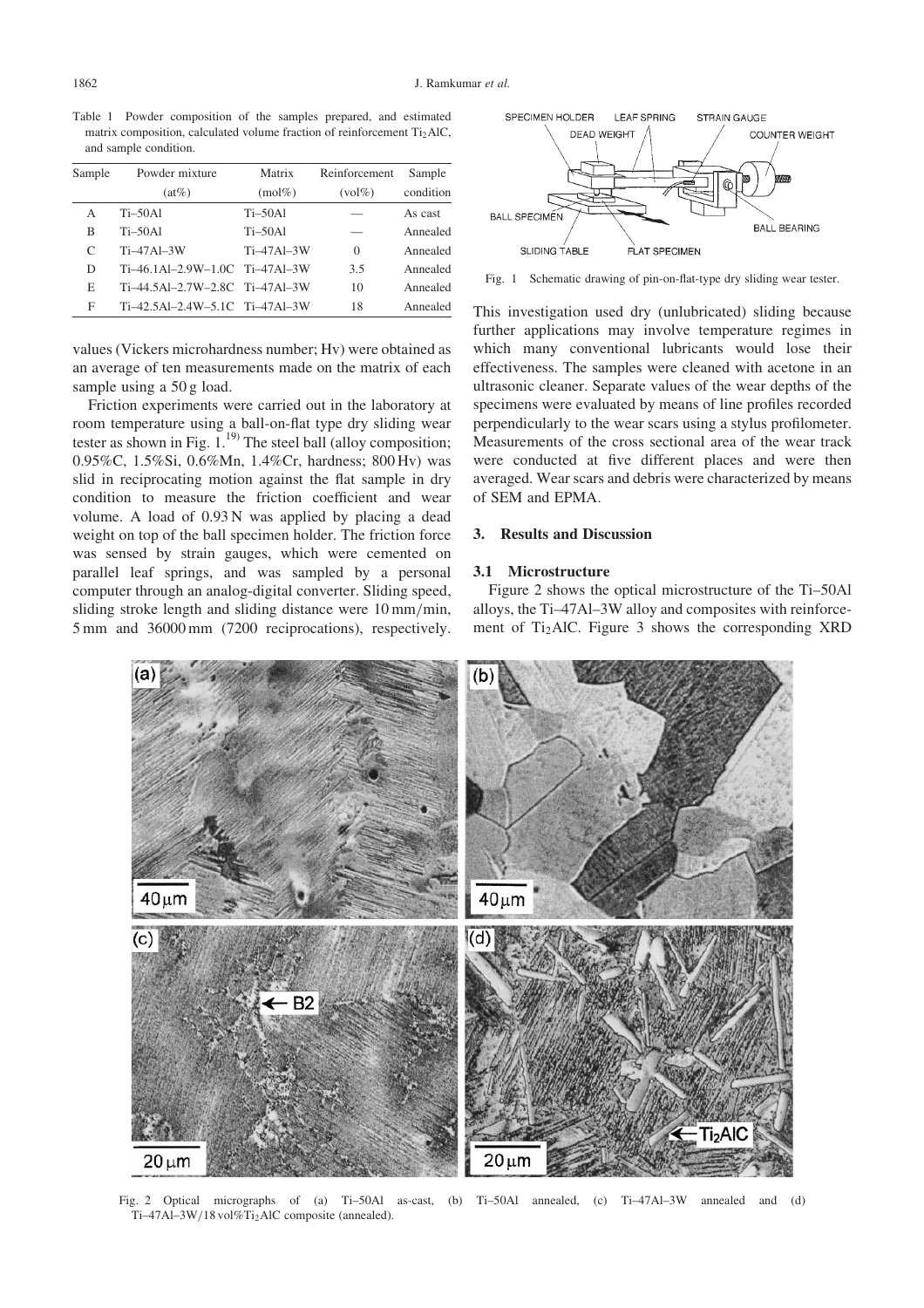

Fig. 3 XRD patterns of the samples for Ti–50 alloys, Ti–47Al–3W alloy and Ti-47Al-3W/Ti<sub>2</sub>AlC composite.



Fig. 4 TEM image of B2 precipitates in the  $\gamma$  matrix with traces of  $\alpha_2$ phase (sample: Ti–47Al–3W alloy).

patterns for the samples. The  $\gamma$ -TiAl,  $\alpha_2$ -Ti<sub>3</sub>Al, Ti<sub>2</sub>AlW(B2) and  $Ti<sub>2</sub>AIC$  peaks are detected. In all the samples, no raw material peaks were observed in any of the samples. This indicates the proper reaction of the elements. In the as-cast Ti–50Al alloy, there are two phases:  $\gamma$ -TiAl and  $\alpha_2$ -Ti<sub>3</sub>Al having a nearly lamellar structure as shown in Fig. 2(a). The above  $(\gamma + \alpha_2)$  two phases become a  $\gamma$  single phase upon annealing, as shown in Fig. 2(b). Due to the  $\beta$  stabilization effect of tungsten, the principal phases in the Ti–47Al–3W alloy were  $\gamma$ -TiAl and B2 with a small amount of  $\alpha_2$ -Ti<sub>3</sub>Al (see Fig. 3). The addition of tungsten in the TiAl alloy helps in retaining the  $\alpha_2$  phase upon annealing.<sup>12)</sup> Figure 2(c) shows microstructures of annealed Ti–47Al–3W alloy. The small particles around the grain boundaries were the B2 phase. In the grain, lamellar-like structure is observed. Figure 4 shows the TEM images of the lamellar-like region, and the microstructure shows the very fine B2 precipitates in the  $\gamma$ matrix with traces of  $\alpha_2$  phase. Thus the  $(\gamma + \alpha_2)$  lamellar grains in the matrix of as cast alloy were nearly decomposed to a  $\gamma$  matrix with very fine precipitates of B2 particles upon annealing.



Fig. 5 SEM microstructure of the matrix for Ti-47Al-3W/18 vol%Ti<sub>2</sub>AlC composite, showing small rod-like  $Ti<sub>2</sub>AIC$  particles (gray contrast) and very fine B2 particles (white contrast).

For the Ti–47Al–3W intermetallic composites with 18 vol% reinforcement of Ti<sub>2</sub>AlC, this sample has three phases:  $\gamma$ -TiAl, B2 and Ti<sub>2</sub>AlC (see Fig. 3). The carbon content in the composites helps in fully decomposing  $\alpha_2$ -Ti3Al upon annealing when in comparison Ti–47Al–3W alloy without carbon. As shown in Fig. 2(d), reinforcement Ti2AlC particles are randomly distributed in the matrix. The shape is rod-like with sizes of  $10-40 \,\mu m$  in length, and with an aspect ratio of about 5–20 for these reinforcement particles. Smaller particles are visible in the matrix grains and appear to form in place of the decomposing lamellar structure. This microstructure was also confirmed by examination of the SEM. Figure 5 clearly shows small rod-like Ti2AlC particles (gray contrast) and very fine B2 particles (white contrast) dispersed along the decomposed lamellar structure. The precipitation of  $Ti<sub>2</sub>AIC$  suggests that during the annealing process the  $\alpha_2$  phase containing carbon is decomposed to  $\gamma$ -TiAl and Ti<sub>2</sub>AlC as previously described.<sup>10)</sup> There was no change in the microstructure of the matrix with varying carbon content. On the other hand, the amount of reacted large rod-like Ti<sub>2</sub>AlC particles clearly decreased with lower amounts of carbon content.

Table 2 shows the variation of matrix hardness among Ti– 50Al alloys, Ti-47Al-3W alloy and Ti-47Al-3W/Ti2AlC composites. The hardness for the reinforcement phase of  $Ti<sub>2</sub>AIC$  is also shown.<sup>20)</sup> With the addition of tungsten to the TiAl matrix, there is roughly a two-fold increase the hardness of the Ti–47Al–3W alloy. Dispersion of very fine B2 particles within the grain influences for increase in hardness

Table 2 Hardness of the samples, and reinforcement  $Ti<sub>2</sub>AIC$ .

| Sample                                 | Hardness (Hv) |  |
|----------------------------------------|---------------|--|
| Ti-50Al as cast                        | 230           |  |
| Ti-50Al annealed                       | 185           |  |
| $Ti-47Al-3W$                           | 480           |  |
| Ti-47Al-3W/3.5 vol%Ti <sub>2</sub> AlC | 540           |  |
| $Ti-47Al-3W/10$ vol% $Ti2AlC$          | 595           |  |
| Ti-47Al-3W/18 vol%Ti <sub>2</sub> AlC  | 625           |  |
| Ti <sub>2</sub> AIC                    | 750           |  |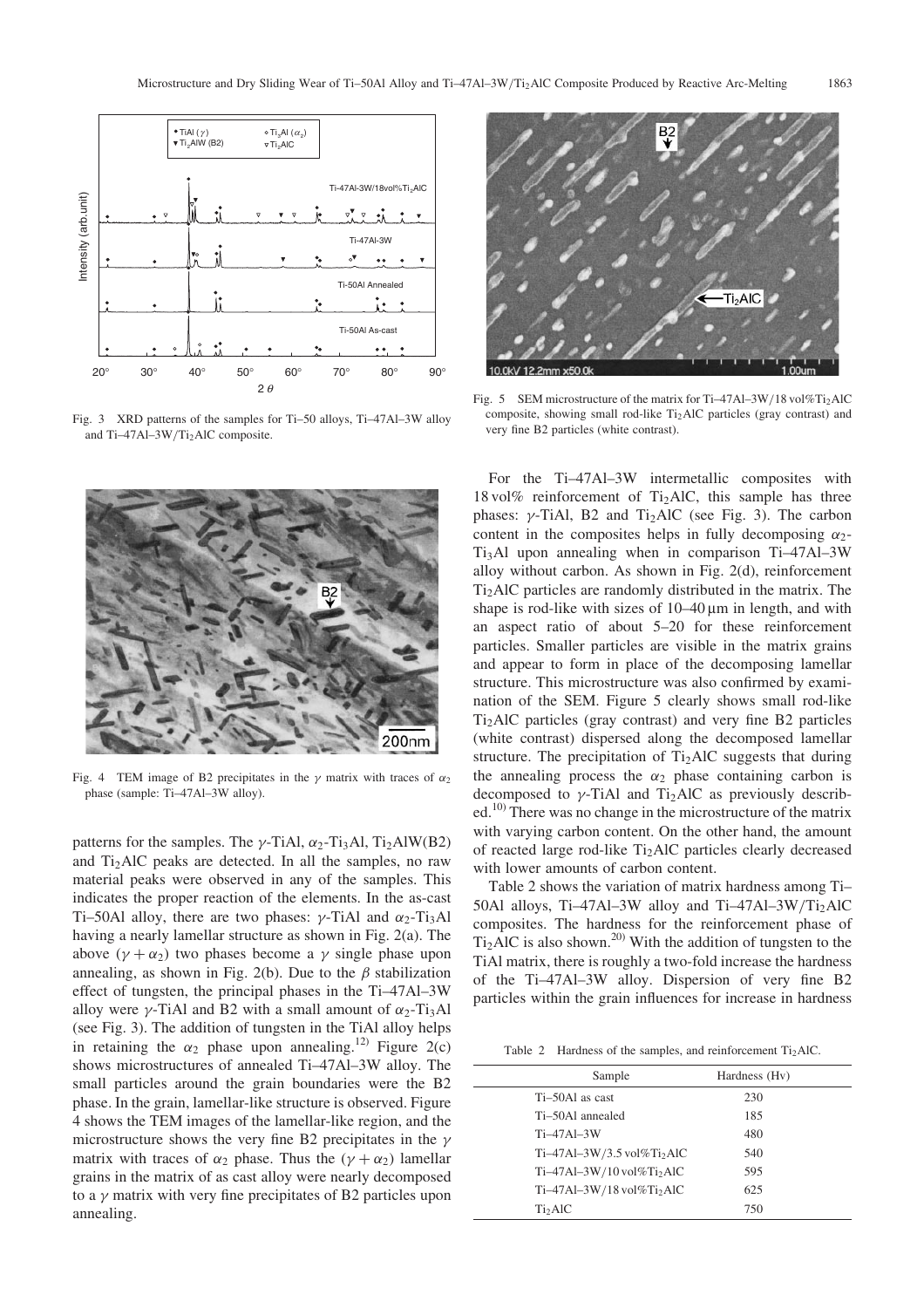of the matrix. Ti-47Al-3W/Ti<sub>2</sub>AlC composites further increase the hardness when compared to the Ti–47Al–3W alloy. With the addition of carbon, these composites are reinforced by two types of the precipitate in the matrix: small precipitates of Ti<sub>2</sub>AlC and very fine B2 particles (see Fig. 5).

#### 3.2 Dry sliding wear

Friction coefficients for the flat samples slid against a steel ball increase with hardness as shown in Fig. 6. Ti–47Al–3W with  $18 \text{ vol}\%$  reinforcement of Ti<sub>2</sub>AlC had the highest friction coefficient and the lowest was reported for the annealed Ti–50Al alloy. Among the intermetallic composites, plowing action of the hard, entrapped large  $Ti<sub>2</sub>AIC$ particles between the sliding surfaces increases the friction coefficient.

Response of wear volume for the samples sliding against a steel ball is shown in Fig. 7. The as-cast Ti–50Al alloy has better wear resistance when compared to the annealed Ti– 50Al sample, and this is due to the presence of the  $(\gamma + \alpha_2)$ lamellar structure. The Ti–47Al–3W alloy exhibits better wear resistance than Ti–50Al alloys because of the fine dispersion of B2 particles. The Ti-47Al-3W/3.5 vol%Ti<sub>2</sub> AlC composite has very high wear resistance when compared with all other samples. The precipitation of both small  $Ti<sub>2</sub>AIC$  and fine B2 particles reduces the abrasive wear phenomenon and gives better wear resistance. However, a large amount of wear volume is seen on the harder composite samples with 10 and 18 vol%  $Ti<sub>2</sub>AIC$ , where there are greater



Fig. 6 Friction coefficients for the flat sample slid against a steel ball.



Fig. 7 Wear volumes of the samples slid against a steel ball.

numbers of reacted large rod-like  $Ti<sub>2</sub>AIC$  particles along with precipitates of small  $Ti<sub>2</sub>AIC$  and fine B2 in the matrix.

Figure 8 shows the SEM microstructures of the worn surfaces of the samples. In the samples with lower amounts of carbon content, no grooves and/or scratches are visible along the wear track, as shown in Fig. 8(a). On the other hand, in the samples with higher amounts of carbon content, a typical wear track is shown in Fig. 8(b) where deep scratches and grooves are prominent. Dry sliding of the steel ball against the sample causes the contact surface asperities to become plastically deformed and eventually welded together by high local pressure. Material from the steel ball gets transferred to the counter face, and transformed iron particles thus form a thin oxide layer along the wear track. The presence of the iron oxide layer was confirmed through EPMA. With further back and forth sliding action, the iron oxide layer fractures form small wear debris as can be seen in Fig. 8(b). These particles are harder than the original first bodies owing to strain hardening. Wear debris is indeed trapped between the sliding surfaces for a significant period of time. They cut the surface (microgrooves) creating chips, or can cause severe plastic deformation and subsurface damage, and also act like wedges in removing the large rod-like  $Ti<sub>2</sub>AIC$  particles from the matrix. Ti<sub>2</sub>AlC hard particles that are decohesive from the matrix, along with wear debris, act as abrasive media leading to further increase in wear volume.



Fig. 8 SEM micrographs of the worn surfaces of the samples: (a) Ti–47Al– 3W/3.5 vol%Ti2AlC composite, and (b) Ti–47Al–3W/10 vol%Ti2AlC composite.